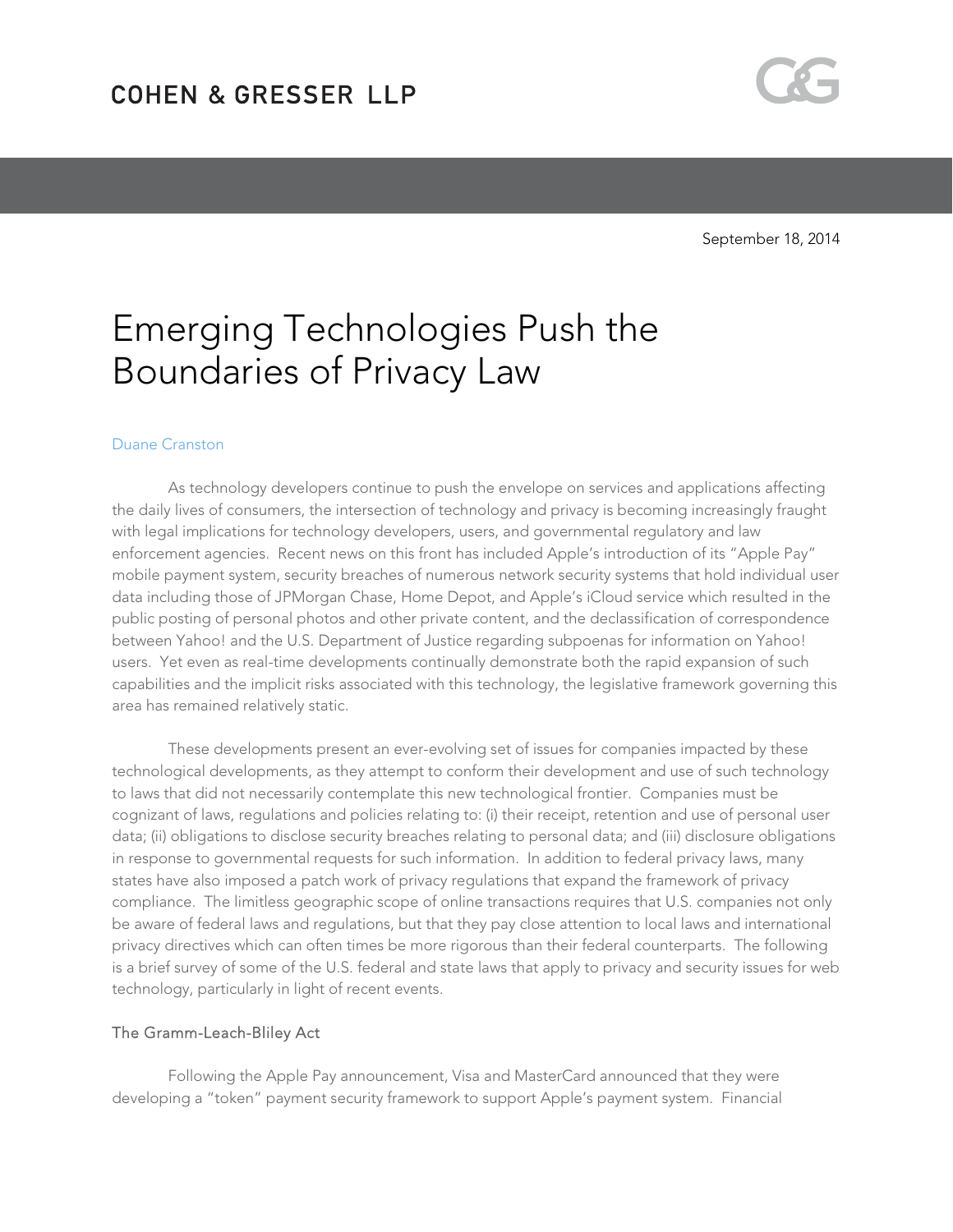

companies that receive personal data in connection with processing transactions, including through online and mobile payment systems, are subject to the provisions of the Gramm-Leach-Bliley Act of 1999 (the "GLBA") (15 U.S.C. §§ 6801, et seq.) which imposes numerous obligations on financial institutions with respect to their use of such data.. The act also applies to companies that provide personal financial services, including banks, insurance companies, mortgage brokers and financial advisors. The GLBA requires that these institutions "protect the security and confidentiality of those customers' nonpublic personal information," including any personally identifiable information "(i) provided by a consumer to a financial institution; (ii) resulting from any transaction with the consumer or any service performed for the consumer; or (iii) otherwise obtained by the financial institution." The GLBA requires financial institutions to "insure the security and confidentiality of customer records and information … protect against any anticipated threats or hazards to the security or integrity of such records; and … protect against unauthorized access to or use of such records or information which could result in substantial harm or inconvenience to any customer."

The GLBA places restrictions on the use of such information, permitting their use for administrative purposes in connection with their provision of services, or for law enforcement purposes. The GLBA also imposes notice requirements on a financial institution's use of nonpublic personal information, including informing consumers of how their information may be used and allowing customers to "opt out" of having such information shared with unaffiliated third parties. Similarly, financial institutions are required to notify customers of their policies regarding the protection and disclosure of nonpublic personal information.

### The Electronics Communications Privacy Act

 The Electronics Communications Privacy Act (the "ECPA") similarly imposes a privacy obligation on telecommunications providers, providing that "a person or entity providing an electronic communication service to the public shall not intentionally divulge the contents of any communication… to any person or entity other than an addressee or intended recipient of such communication." The provisions of the ECPA referred to as the "Stored Communications Act" (18 U.S.C. §§ 2701 et. seq.), include a private right of action for individuals and companies whose information has been unlawfully accessed, setting out penalties for violators that include fines and even imprisonment. Unlawful access to digital information is additionally prohibited under the Computer Fraud and Abuse Act (the "CFAA") , which provides an additional private right of action for information security breaches.

The ECPA and CFAA were enacted in 1986, and many technology developers and service providers have challenged their application to services that have emerged in the nearly two decades since their enactment. Accordingly, lawmakers and industry groups alike have made policy recommendations and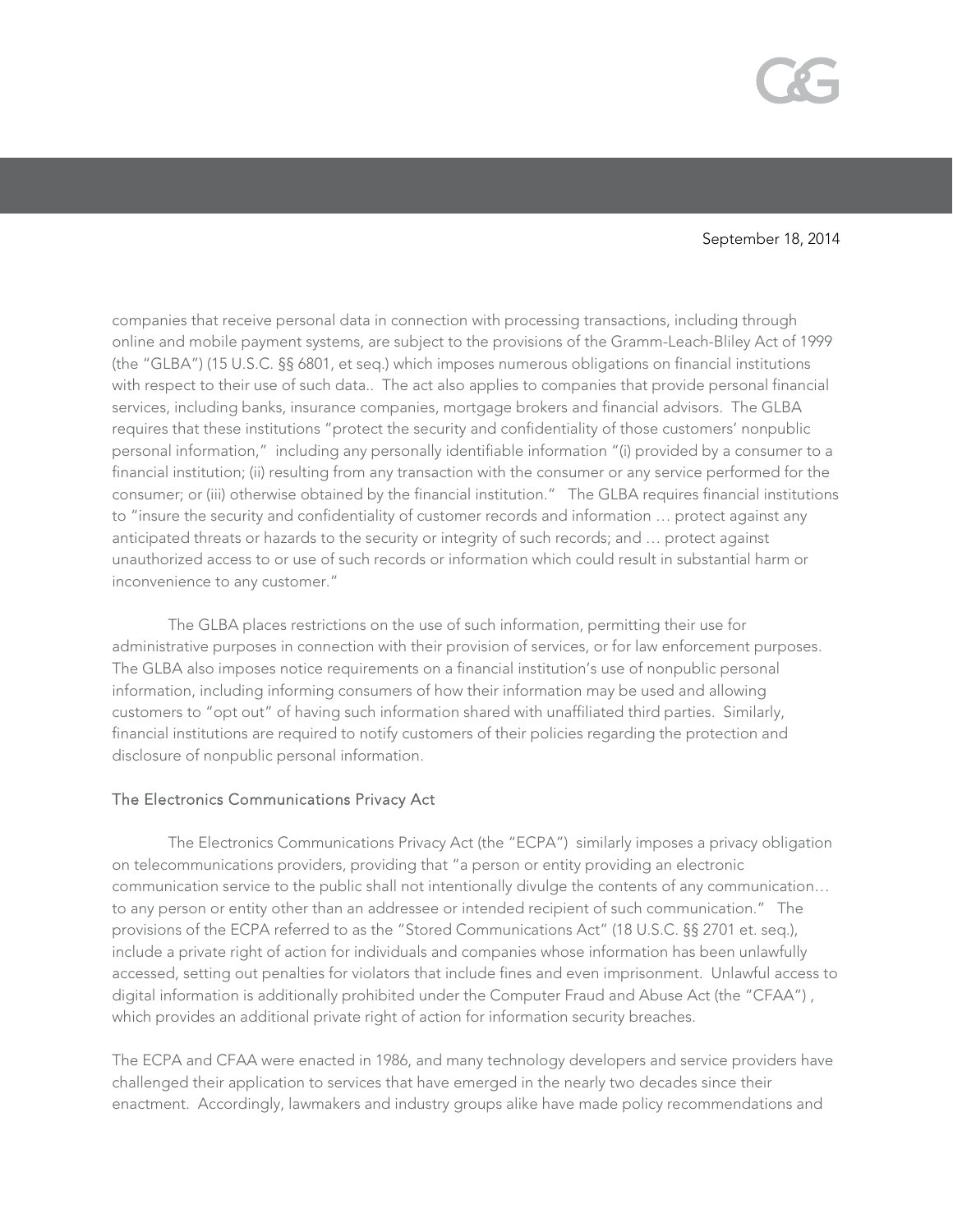

proposed new legislation to update the substantive provisions of the ECPA and CFAA and establish a more effective framework for the application and enforcement of their respective provisions, though none have yet been passed.

### State Encryption and Security Standards

Certain state laws and regulations extend privacy obligations beyond financial institutions and telecommunications providers to other companies. Notably, Nevada and Massachusetts both apply heightened encryption standards to the processing of financial transactions. Nevada's encryption law, originally enacted in 2005 and amended in 2009 , requires companies doing business in the state to comply with certain encryption standards in their transmission of personal data, and also imposes certain technical requirements in accordance with the Payment Card Industry Data Security Standards for companies that accept debit or credit card payments. Case law on the issue of whether a company is doing business in Nevada indicates that this determination is heavily fact-dependent on a case-by-case basis. See Executive Mgmt. Ltd. v. Ticor Title Ins. Co., 38 P.3d 872 (Nev. 2002). Massachusetts has similarly set forth specific encryption standards relating to the transmission of personal data of Massachusetts residents under its regulation 201 CMR 17.00, which applies to any entity that holds such information regardless of where that entity is located.

## State Data Breach Notification Laws

 Even where companies have complied with applicable federal and state legal and regulatory requirements, additional legal obligations may be triggered by a data breach that occurs in spite of a company's best efforts. California has often taken the lead in enacting legislation to protect its citizens' privacy, enacting the first breach notification law in 2002 which went into effect in 2003. Today, 48 states and other U.S. territories have enacted their own breach notification laws. Following a 2012 report issued by the California Attorney General detailing security breaches in California, the state broadened the application of its breach notification law to require notification where any breach disclosed names and email addresses in combination with passwords or security questions. See Cal. Civ. Code § 1798.82. Other states could foreseeably follow suit by broadening the protections of their data breach notification laws in similar fashion, particularly given the impact of recent security breaches such as the "Heartbleed" internet security bug that was discovered around April of this year after it had exposed many of the largest websites to security penetration.